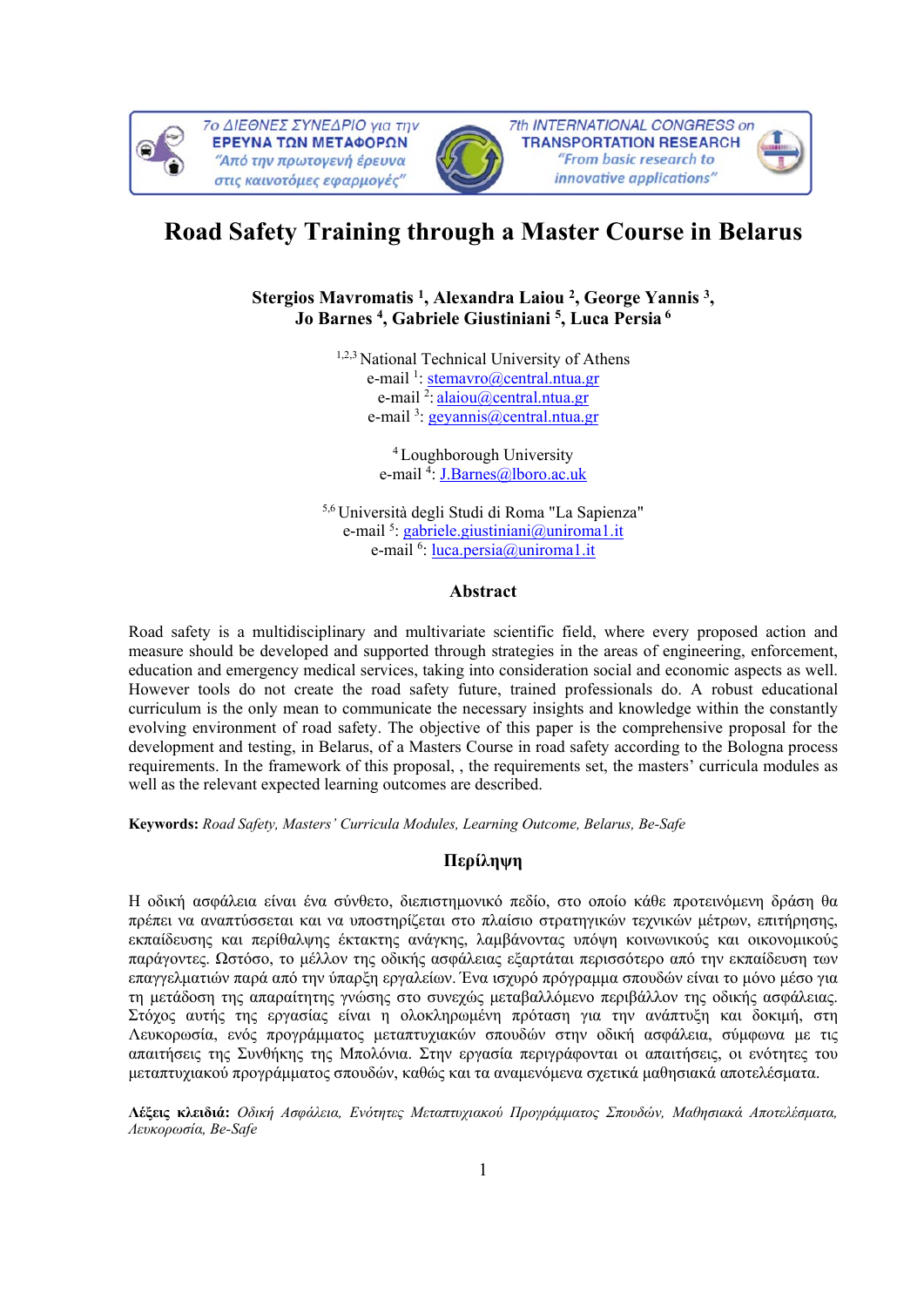



7th INTERNATIONAL CONGRESS on **TRANSPORTATION RESEARCH** "From basic research to innovative applications"

## **1. Introduction**

Worldwide, road safety remains a issue of general concern with major societal and economic impacts. In many countries road accidents have become one of the major causes of death and road safety is regarded as an issue of public health. Although the number of deaths and seriously injured people worldwide is decreasing, the improvement rate is subject to the effectiveness of the measures applied.

In current road safety practice, a number of reference documents, such as the AASHTO Highway Safety Manual (2010), the Austroads Guide to Road Safety (2009a, 2009b), and the PIARC Road Safety Manual (2014) are being released aiming to provide sound road safety decisions and concurrently warrant the optimal use of the limited funds available.

Since road safety is a multidisciplinary and multivariate scientific field, every proposed action and measure should be developed and supported through strategies in the areas of engineering, enforcement, education and emergency medical services taking into consideration social and economic aspects as well. However, the implementation of certain countermeasures does not give any real benefit in terms of crash reduction if the proposed action is not based on thorough road safety engineering experience and practice (Cafiso et al., 2011; Montella, 2007; Montella and Mauriello, 2012; Montella et al., 2013). Tools do not create the road safety future; trained professionals do (Hauer, 2012).

In terms of training professionals, a robust educational curriculum is the key factor to communicate the necessary insights and knowledge within the constantly evolving environment of road safety. An example of such an initiative is the "Belarusian Road Safety Network" project (Be-Safe) of the Tempus Programme of the European Commission.

The Be-Safe project is a joint effort between three EU universities ("Sapienza" University of Rome, Loughborough University and National Technical University of Athens) and four Belarusian Universities (Belarusian National Technical University, Brest State Technical University, Belarusian State University of Transport and Belarusian State University of Economics).

The key objective of the Be-Safe project is to develop and test in Belarus two Masters' Curricula in road safety according to the Bologna process standards; one for the Technical Universities and one for the Economics University. The objective of this paper is the presentation of the procedure followed on this purpose, including setting objectives and requirements, developing the masters' curricula and identifying the expected learning outcomes.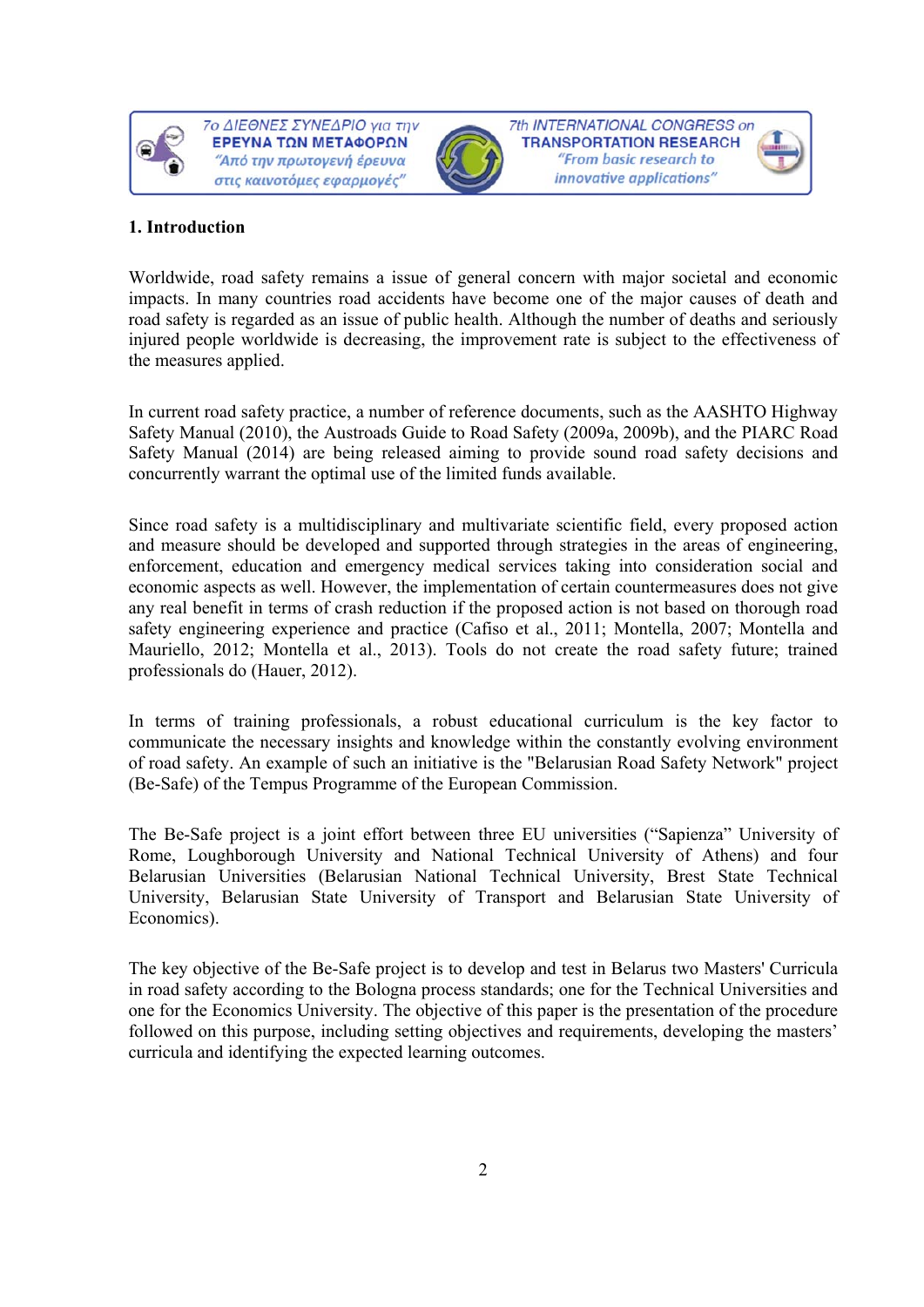

#### **2. Road safety situation in Belarus**

A road safety performance comparison between Belarus and EU States, based on basic road fatality figures, revealed that during the period 2000-2010, although road fatalities in Belarus decreased about 25%, the overall road safety performance was reported rather weak compared to the majority of EU States (-43%). In the period from 2011 to 2013, Belarus achieved a noticeable decrease by another 25% reduction in road fatalities, a performance figuring among the best in EU (Figure 1) (Be-Safe, 2015).



*Figure 1: Percentage change in road fatalities between 2010-2013* 

The comparison of road fatalities per million of inhabitants in EU States and Belarus in 2010 and 2013 respectively is presented in Figure 2.



*Figure 2: Road fatalities per million of inhabitants in EU and Belarus, in 2010 and 2013* 

Regarding Belarus, it can be seen that despite the significant reduction in the number of road fatalities per million of inhabitants, the country performed worse than all EU States both in 2010 and in 2013.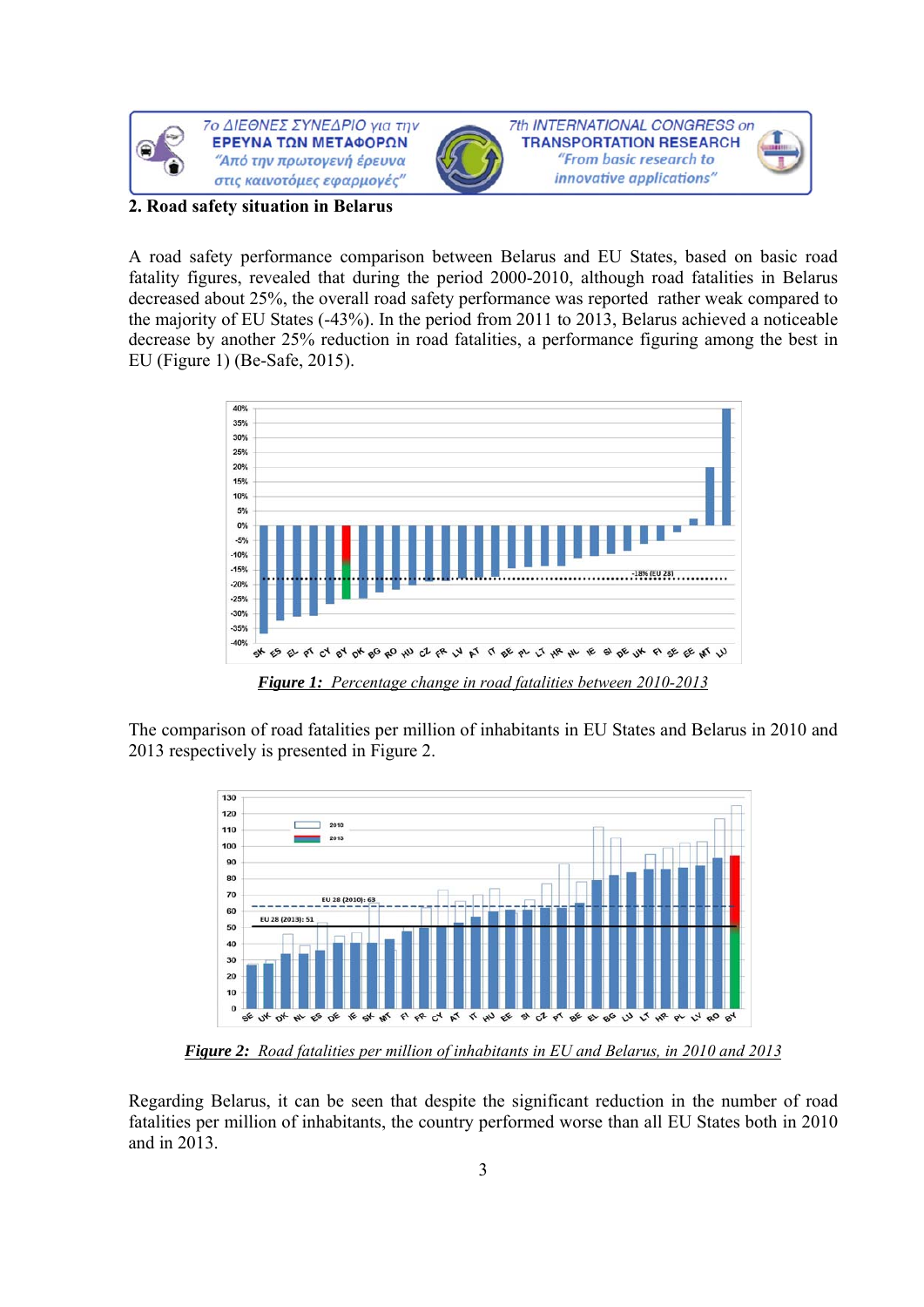



7th INTERNATIONAL CONGRESS on **TRANSPORTATION RESEARCH** "From basic research to innovative applications"

The comparison between the overall road fatalities figures in 2001 - 2013, showed that the relevant reduction trend in Belarus (44%) is lacking behind EU's average figure (53%).

Road safety is considered a key issue in Belarus. In 2006, the Council of Ministers of the Republic of Belarus approved the Concept of Road Safety in the Republic of Belarus aiming at reducing road accident fatalities by 25% in 2015 compared to 2005 figures. However, according to Local Academics, this effort is hindered by certain barriers such as:

- Road safety is not managed on an evidence base and there seems to be insufficient funding for related research.
- No funding is available for the implementation of the Plan on the Concept of road safety.
- There is not a clear administration in charge of road safety. The Belarusian Police is partially involved, since the responsibility is dispersed amongst a number of ministries and agencies.

It it is obvious that current road safety performance in Belarus is improving rather slowly and requires further effort from all road safety authorities and other stakeholders. Moreover, the notable road safety improvement during the second decade of 2000 should be further organized and monitored.

# **3. Identification of user needs and requirements**

During the first steps of the Be-Safe project, an analysis carried out in cooperation with Belarusian Universities and stakeholders highlighted the need to strengthen the role of research and start managing road safety policy on an evidence-base in Belarus.

Aiming to deliver an efficient and comprehensive Master's curricula, certain issues were thoroughly examined at the project's opening stage. At the outset, there was a necessity to review and analyse the most relevant and recent experiences and tools in the field of road safety; available at international level. However, the most important aspect was to clearly understand local conditions and needs in terms of both research and teaching at the field of road safety. The relevant analysis highlighted several important findings which are briefly stated below.

A curricula review was carried out intending to stress the type of available post-graduate courses related to road safety at international level by Universities and other training and educational centres. The goal was to understand whether these courses meet the Belarusian demands for road safety professionals both in public and private sectors. The review specifically focused on:

- Identifying course objectives and intended users
- Identifying the main course contents, learning objectives and competencies
- Identifying duration and effort required [in term of ECTS (2009) credits]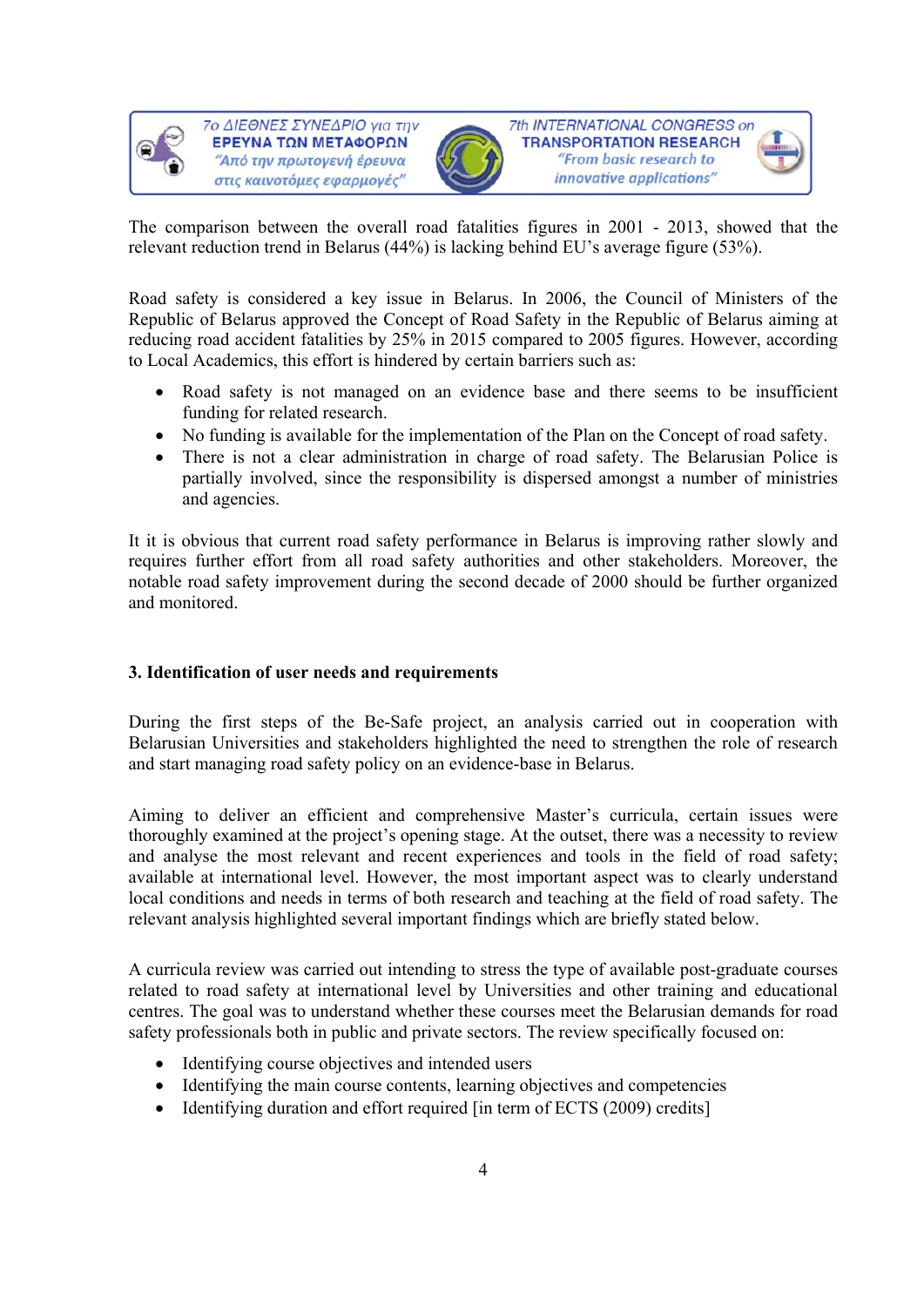



7th INTERNATIONAL CONGRESS on **TRANSPORTATION RESEARCH** "From basic research to innovative applications"

The international review of road safety courses revealed a total of 3 Masters of Science in road safety and several road safety post-graduate (non-degree) courses. Both Masters' contents and road safety post-graduate course contents vary a lot according to the targeted users. Some international courses/masters are designed for low and medium income countries. These countries are experiencing a rapid motorization and the number of road fatalities is growing. Therefore, strong emphasis should be given to capacities such as the ability to make a Road Safety Plan and to support the development of programmes in the area of education, enforcement and engineering. A similar scenario is replicated in Belarus, and therefore, a thorough review of the contents and the learning objectives of these courses was performed before developing the Belarusian road safety Master curricula.

Furthermore, the requirements of the Bologna process were considered in the development of the Masters programmes in Belarus to ensure transparency and recognition of the individual courses. It was decided that the new Masters programme will be set-up accordingly, as a 1 year - 60 European Credit Transfer System (ECTS) credit taught Masters with transparent quality assured content that will allow the course to be recognised within the Lisbon Convention and on par with the European Area of Higher Education (EAHE).

The Masters will incorporate the following five elements which represent the minimum requirement for consideration when developing a Masters' programme and this should ensure a programme that is then comparable to other higher education institutions in Europe:

- **Level:** The Masters programme will provide a holistic course combining the required skill set through individual modules.
- Workload: The workload comprises taught lectures, self-study, coursework and a short dissertation thesis. Credits will be assigned to individual modules assessed by the achievement of the learning outcomes through examinations, coursework and the dissertation.
- **Quality:** Quality will be considered in three stages namely the internal assessment of students academic achievement, fit for purpose of the Master programme against set criteria to review the course content, academic rigor and institutional support and ranking of the establishment (university, school or department) at national or international level.
- **Profile:** The profile of the Masters will describe in detail general and specific descriptions of purpose, content and student development to map the qualification to future work or study requirements
- **Learning outcomes:** The Masters programme will have clearly stated learning outcomes to identify what the student is expected to know understand and demonstrate after completion of the course.

In order to understand local background conditions, taking into consideration the current administrative and academic structure of local Universities, a User Needs Analysis (UNA) was carried out by delivering a questionnaire to the local academics where the following objectives were addressed:

 thorough understanding of the background conditions in terms of current Masters availability and students' earlier preparation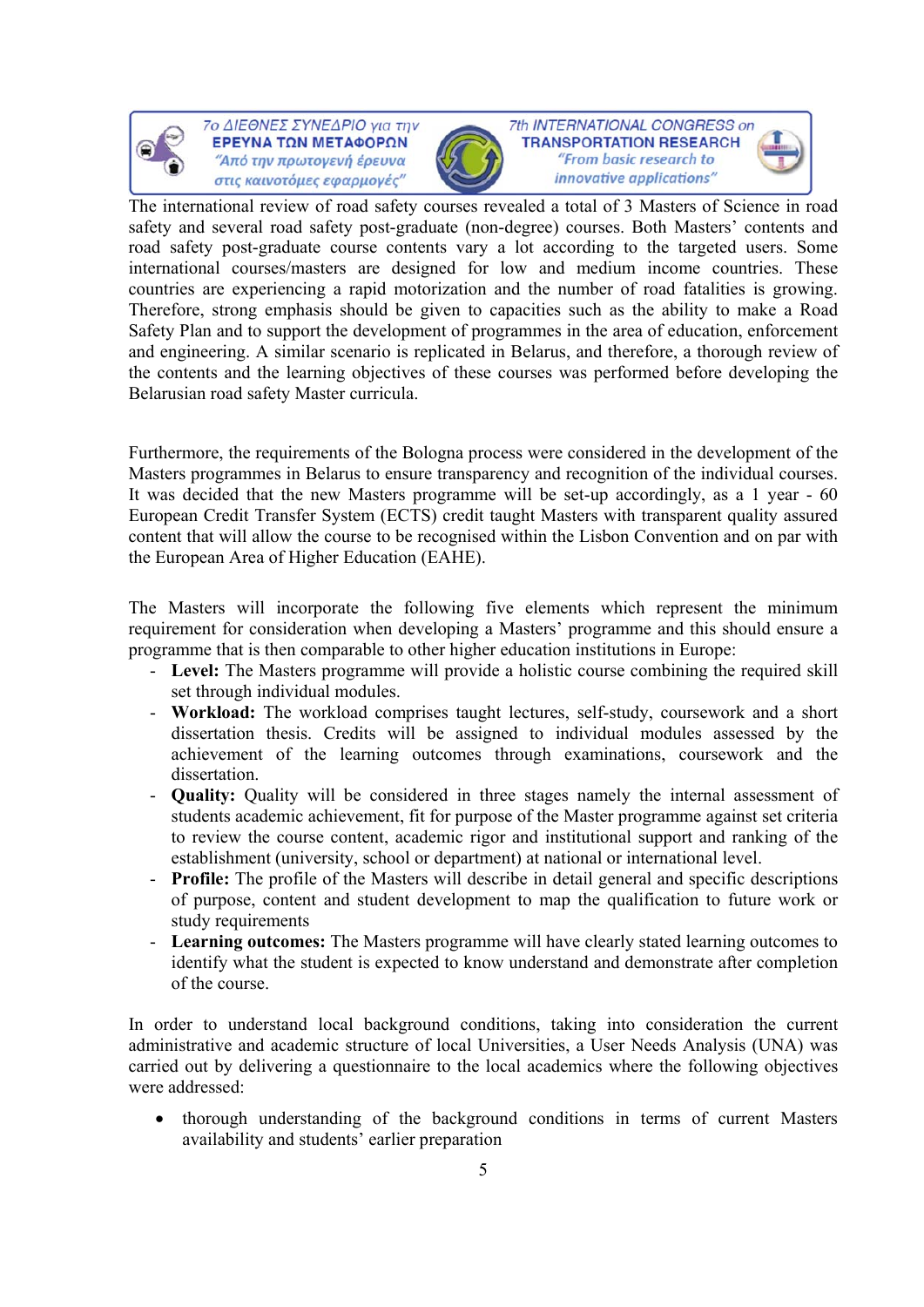



7th INTERNATIONAL CONGRESS on **TRANSPORTATION RESEARCH** "From basic research to innovative applications"

- thorough understanding of the local situation in terms of contents and equipment currently available for the Masters
- thorough understanding of the local needs in terms of Masters' contents on road safety
- thorough understanding of the local needs in terms of new equipment to be provided for the Masters'
- skills needed to be provided in the Masters' Curricula in order to improve the employment opportunities of Masters' graduates.

The local University educational system revealed an adequate level of designing, managing and analysing road safety. Figures regarding foreign students show that the Belarusian University educational system attracts students from the former Soviet Union Republics as well as China and Turkey. Moreover, local Technical Universities often support local administrations on road safety related projects and are also involved in projects in the former Soviet Union Republics.

Regarding road safety research activities in Belarus, there seems to be a problem of isolation from the international research world. This isolation is due to: insufficient funding, linguistic problems and inadequate international relationships. This isolation leads to a necessity of updating contents and methods of courses for students, followed by a need to update research topics in the field of road safety. Another highlighted issue was the low level of technical equipment in the current laboratories.

Moreover, the requirements of the Directive 2008/96/EC concerning the establishment and implementation of certain procedures for the management of road infrastructure safety such as Road Safety Impact Assessment (RSIA), Road SafetyAudits (RSA), Management of Road Network Safety (RNS) and road safety inspections (RSI) were taken into consideration. These procedures constitute essential tools for evaluating certain criteria at the initial planning phase, detecting road safety issues, hierarchizing the potential technical-socio-economic impacts, analysing scenarios, proposing interventions and finally controlling their implementation and effectiveness. Therefore, it was very important to include those procedures in the Masters curricula. In addition, different needs for a road safety expert with an Economics background compared to one with a Technical background were identified. For this reason, the Economics University Master curriculum should focus mostly on RSIA and RNS while the Master curriculum for Technical Universities should focus on all the four tools defined in the Directive 2008/96/EC.

## **4. Master programme**

As stated, road safety experts with an Economics background compared to those with a Technical background were found to have different needs. Therefore, two master curricula were structured; one for Engineering Faculties and one for the Economics Faculty. The key components of the Masters for both the Technical and Economics Faculties are as follows: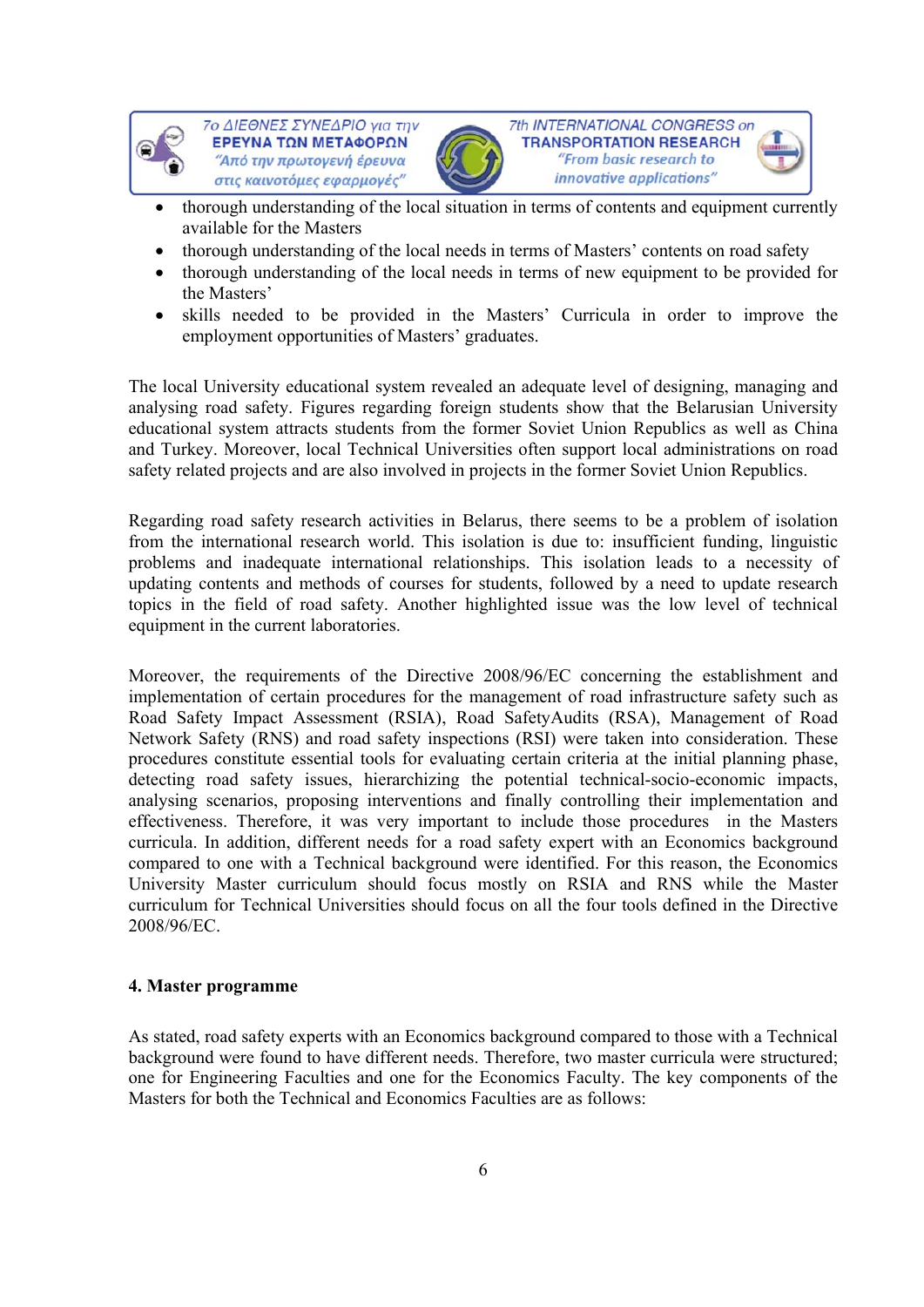



7th INTERNATIONAL CONGRESS on **TRANSPORTATION RESEARCH** "From basic research to innovative applications"



- **University component** where the theoretical background of the core competences on the road safety related topics, will be provided. This component has a total of 30 ECTS and 750 hours. Of these hours 50% are of lessons and 50% are of self-studying.
- **Research activities & small thesis** on a given topic defined by the academics. It includes the drafting of a small thesis. This component has a total of 12 ECTS and 300 hours. These hours will be mostly of self-studying with tutoring from local academics.
- **Practical activities** including on-site, laboratory and practical activities. Specifically, for each core competence excluding "Basic concepts of road safety", 20 hours have been allocated as practical activities for a total of 100 hours and 4 ECTS. Of these hours 50% are for practical activities with academics and 50% are self-studying.

# *4.1 Master Programme for Technical Universities*

The Master for the Technical Universities, need to focus on specific aspects related to engineering and management aspects. In particular, the objective of this Master is to create road safety professionals able to:

- define Road Safety management processes
- deal with collection, aggregation and analysis of traffic accident data
- thoroughly analyze accidents and select the most effective countermeasures
- perform the basic aspects of road safety audits and inspections, and concurrently evolve their experience and expertise on a continual basis relying on the provided theoretical background
- plan road safety strategies for the short, medium and long term

The Masters Curriculum for technical universities will, thus, deal with topics such as road safety management, analysis of road safety data (crash data, safety performance indicators, exposure data, background data), selection of countermeasures (e.g. for infrastructure, vehicles, education and enforcement, etc.), definition of plans, etc.

The main ambition of this Master is to license road safety professionals able to work as:

- Experts for Public Administrations, mainly focusing on designing road safety strategies, designing road safety action plans, including selection of road safety interventions and road safety management
- Experts for transport companies, mainly dealing with internal road safety management, indepth analysis, road safety audits and inspections
- Consultants, able to provide high level independent expertise to Administrations and Companies on road safety issues related with technical aspects
- Researchers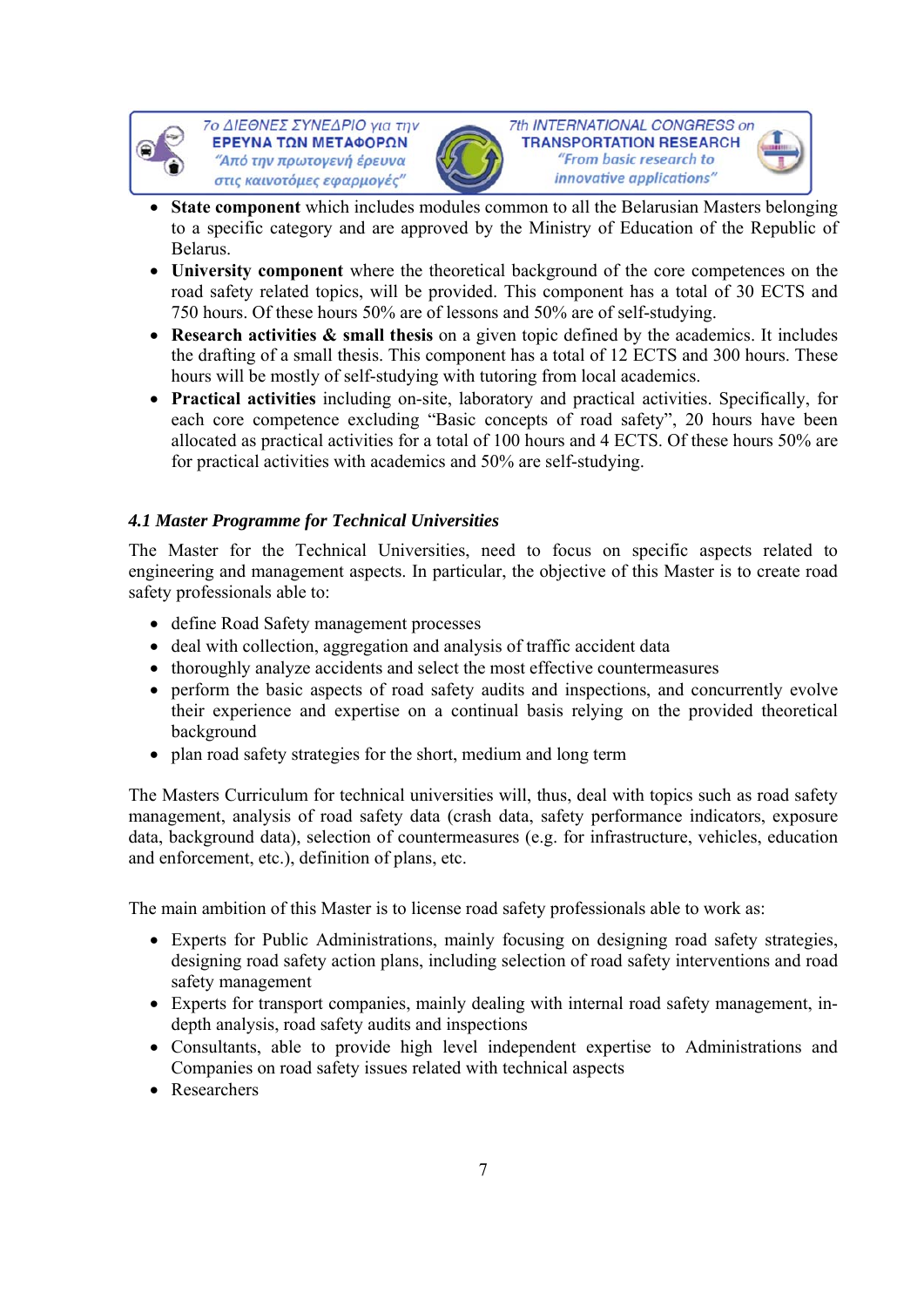



7th INTERNATIONAL CONGRESS on **TRANSPORTATION RESEARCH** "From basic research to innovative applications"

Table 1 shows the Master's components followed by the ECTS', divided in State and University components, Research Activities and Practical Activities respectively. Each core competency included in the so-called "University component" of the curriculum, represents a module of the course.

|                | <b>Curriculum components</b>                                        | <b>Hours</b> | <b>ECTS</b>    |
|----------------|---------------------------------------------------------------------|--------------|----------------|
|                | State component                                                     | 350          | 14             |
|                | University component                                                | 750          | 30             |
| T1             | Basic concepts of road safety                                       | 125          | 5              |
| <b>T2</b>      | Road Safety Management                                              | 100          | $\overline{4}$ |
| T <sub>3</sub> | Collection and Analysis of crash data                               | 100          | $\overline{4}$ |
| T4             | Contributing crash factors, countermeasure selection and evaluation | 125          | 5              |
| <b>T5</b>      | Road safety policies and plans                                      | 150          | 6              |
| T6             | Road Infrastructure Safety Management                               | 150          | 6              |
| <b>T7</b>      | <b>Research activities &amp; small thesis</b>                       | 300          | 12             |
| T8             | <b>Practical activities</b>                                         | 100          | 4              |
| <b>Total</b>   |                                                                     | 1500         | 60             |

## *Table 1:Master's components for Technical Universities.*

A selection of the expected learning outcomes (NCHRP, 2006), derived from for each module is briefly outlined below.

## *Basic concepts of road safety*

- Describe highway safety as a complex, interdisciplinary, multimodal discipline devoted to the avoidance and/or mitigation of fatalities, injuries, and crashes.
- Understand, value, and utilize science-based highway safety research and its application as fundamental to achieving further improvements in highway safety.
- Describe the classification of highway crash and injury severity factors and their relationship to the crash event (i.e., pre-crash, crash, and post-crash) by using models such as the Haddon Matrix, Swiss cheese model, safe system approach.
- Explain the "Four E's" of traffic safety: engineering, education, enforcement and emergency medical services.
- Describe the demographic trends underlying the need for comprehensive and integrated highway safety management (e.g. economical, social, cultural, technological, age, gender).
- Understand the historical figures, benchmarks, and decisions underlying highway safety.
- Being able to explain the difference between random and systematic variation in the number of accidents.
- Being able to give a concise definition of the expected number of accidents.
- List the most important theoretical probability distributions that have been proposed for accidents (Poisson, Negative binomial, Poisson lognormal, etc) and explain how one can determine which of these best fits the distribution of accidents in a population.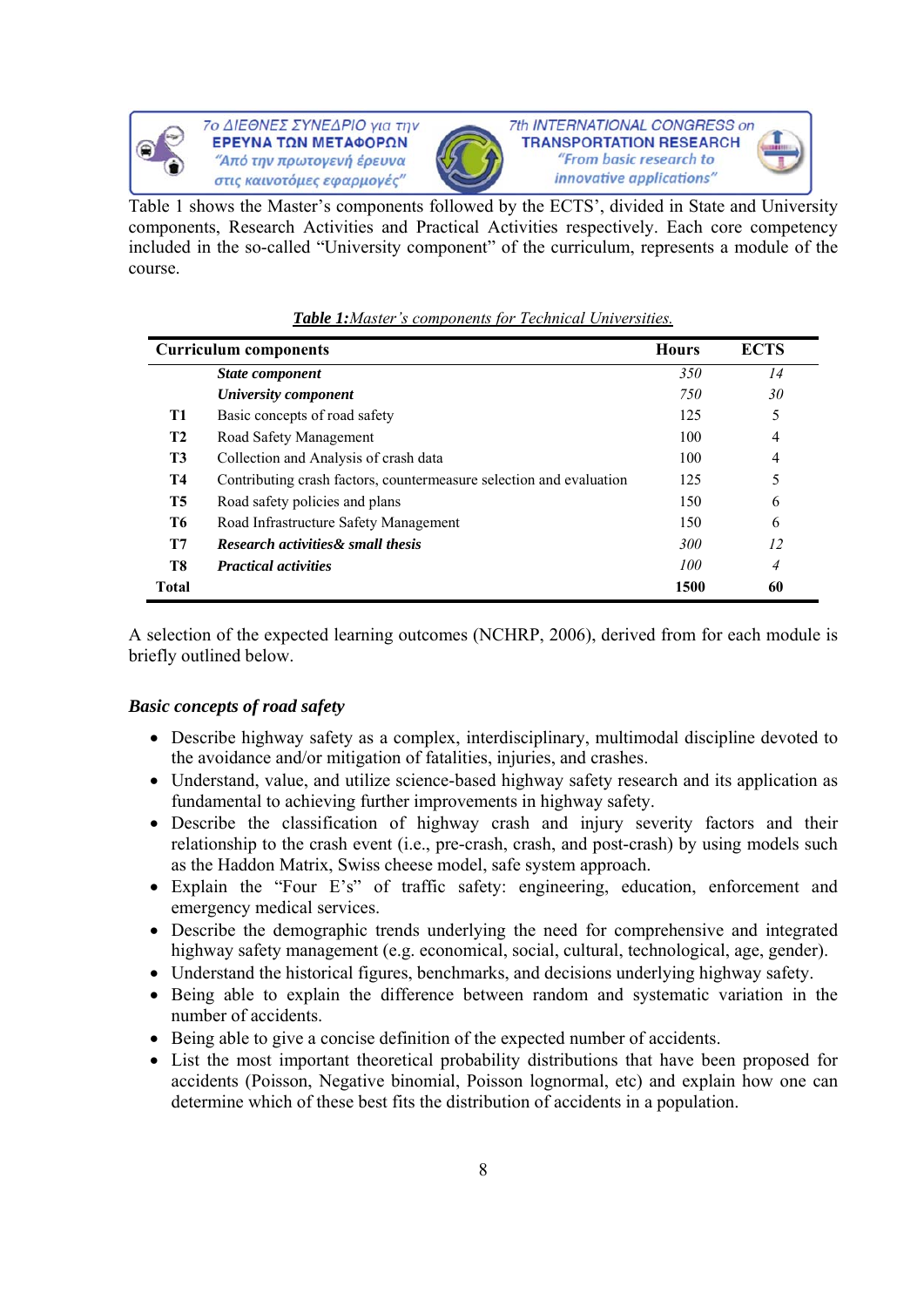



#### *Road safety management*

- Identify the safety aspects of major transportation legislation.
- List and describe the goals of interest groups with a stake in safety-related policy, legislation, and investment decisions.
- Describe the institutional roles and responsibilities within which safety is managed (e.g., local, regional, state, and federal government, transportation modes and the private sector, NGO's).
- Explain the importance of establishing a mechanism for co-ordination and commitment to clearly defined responsibilities for road safety measures.
- Explain the role of a national forum for regular follow-up of road safety policy, involving an as broad spectrum of stakeholders as possible.
- Explain the role of quantified road safety targets as part of management system and describe a process for setting targets that have an optimal level of ambition.

# *Collection and analysis of crash data*

- Understand the types of accident data and how it is collected and their strengths and weaknesses.
- Be able to interpret the information in accident databases in the correct context.
- Understand the role of quantitative and qualitative analysis of accident data and when they are appropriate to use.
- Design an appropriate research approach for a specific problem.
- Identify available data for use in road safety management.
- Select suitable data and analytical approaches for particular road safety problems.
- Understand how to initiate new data collection system to address road safety challenges.
- Critically evaluate the current local road safety problems.
- Formulate analytical solutions to current road safety problems.

## *Contributing crash factors, countermeasure selection and evaluation*

- Identify current and potential highway safety problems using suitable scientific methods (e.g., those controlling for regression-to-the-mean).
- Identify the linkages among human factors and behavior, vehicle design, roadway design, the environment and their interactions with respect to identified crash problems.
- Identify effective countermeasures that address specific crash factors.
- Establish priorities for alternative interventions/countermeasures based upon their expected cost and effectiveness and select countermeasures to implement (e.g., utilizing current science-based research methods such as NCHRP Report 500 series and NHTSA/FHWA Highway Safety Guidelines).
- Evaluate the effectiveness of the implemented intervention/countermeasure using appropriate statistical techniques in safety management [e.g., use of Empirical Bayes (EB) and/or case-control designs].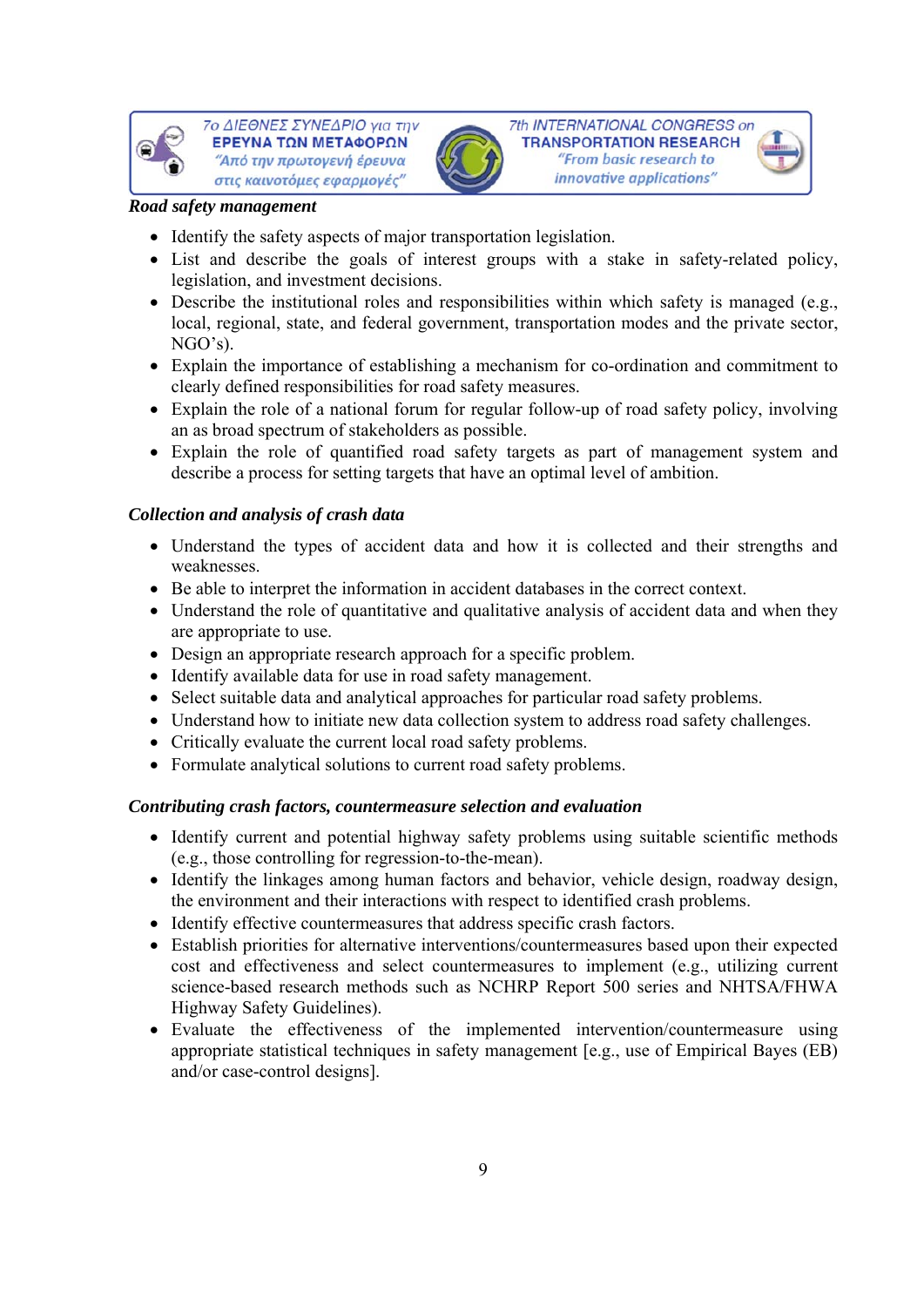



7th INTERNATIONAL CONGRESS on **TRANSPORTATION RESEARCH** "From basic research to innovative applications"

## *Road safety policies and plans*

- Evaluate the implementation of road safety measures based on in-depth understanding of road safety issues and utilizing evidence-based planning approach.
- Realize the importance of monitoring road safety interventions and utilize tools for road safety accountability.
- Evaluate the combined effects of several road safety measures through the implementation of pilot studies, cost benefit – cost effective analyses as well as post implementation monitoring.
- Utilize scientific management techniques in planning, implementing, and evaluating highway safety programs.
- Identify strategies to integrate and amplify safety in transportation planning processes.
- Set up intermediate quantitative targets.

#### *Road infrastructure safety management*

- Identify the safety impact in human capacity of certain infrastructure components and design elements.
- Get acquainted with the methodologies promoting road safety outlined in Directive 2008/96/EC in order to adapt their efficiency in local conditions.
- Perform basic aspects of Road Safety Auditing and Inspection on predefined checklist.
- Justify the implementation of a certain Network Safety Ranking methodology by evaluating different approaches.
- Suggest road element combinations to be evaluated not necessarily imposed from design guidelines.
- Define, evaluate and assess through cost-benefit analysis road safety issues that promote selection of proposed solution.

## *4.2 Master Programme for Economics University*

The Masters for the Economics University should emphasize specific aspects related to macro and micro-economics as well as econometrics. In particular, the Masters aims in forming road safety professionals able to:

- define Road Safety policies
- utilize data collection processes and methodologies
- predict or assess the results (impacts) of these policies
- define strategies to improve the safety of (public and private) company workers

The Master Curriculum for the Economics University should, therefore, focus on topics such as prediction models, estimation of social costs of road accidents, assessment of impacts, company safety management, policies definition, etc.

The main goal of this Master is to authorize road safety professionals able to work as:

 Experts for Public Administrations, mainly focusing on definition of road safety policies and assessment (e.g. through econometrics models) of road safety interventions.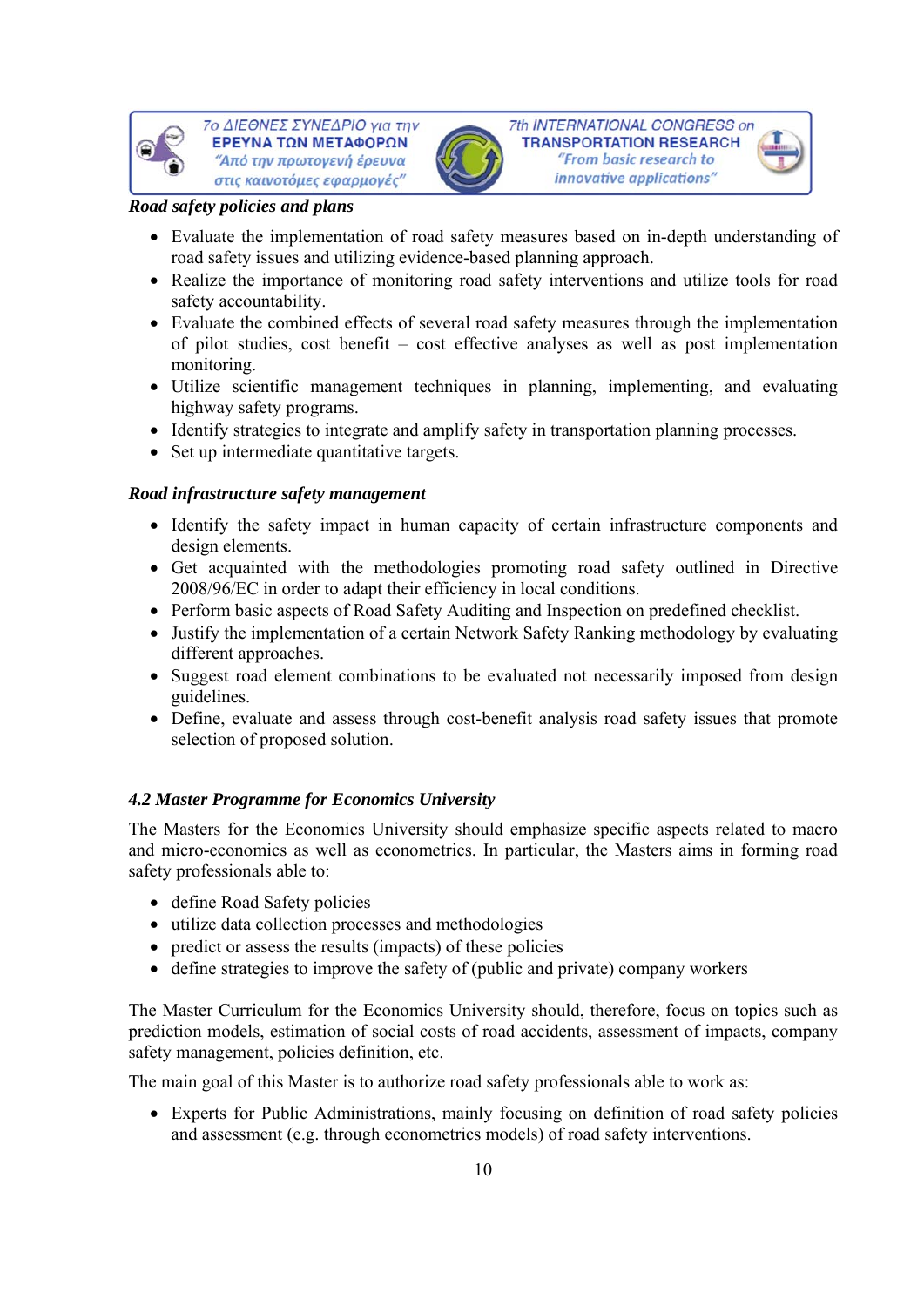



7th INTERNATIONAL CONGRESS on **TRANSPORTATION RESEARCH** "From basic research to innovative applications"

- Experts for Companies, mainly dealing with risk assessment of vehicle fleets and drivers (workers), mobility management, and specification of the minimum requirements for a Road Traffic Safety Management System (e.g. ISO 39001).
- Consultants, able to provide high level independent expertise to Administrations and Companies on road safety issues related to economic aspects.

Similar to the Technical Universities, Table 2 illustrates the Economics' University Master's modules followed by the ECTS'separated once again in the State and University components, Research Activities and Practical Activities.

| <b>Curriculum components</b> |                                                                  | <b>Hours</b> | <b>ECTS</b>    |
|------------------------------|------------------------------------------------------------------|--------------|----------------|
|                              | State component                                                  | <i>350</i>   | 14             |
|                              | University component                                             | 750          | 30             |
| E1                           | Basic concepts of road safety                                    | 125          | 5              |
| E2                           | Road Safety Management                                           | 100          | $\overline{4}$ |
| E3                           | Road safety policies and plans                                   | 150          | 6              |
| E4                           | Econometric models for policy impacts evaluation and forecasting | 125          | 5              |
| E5                           | Economic evaluation and efficiency assessment tools              | 175          | 7              |
| E6                           | Commuters and professional drivers road safety                   | 75           | 3              |
| E7                           | Research activities & small thesis                               | <i>300</i>   | 12             |
| E8                           | <b>Practical activities</b>                                      | 100          | $\overline{4}$ |
| <b>Total</b>                 |                                                                  | 1500         | 60             |

| <b>Table 2:</b> Master's components for Economics University |  |  |
|--------------------------------------------------------------|--|--|
|                                                              |  |  |

Since modules E1, E2 and E3 of the Economics University are similar to the relevant modules of the Technical Universities, the following paragraphs describe in brief the expected learning outcomes for the remaining ones.

# *Econometric models for policy impacts evaluation and forecasting*

- Perform road safety data collection, storage and processing
- Perform accident data analysis.
- Develop statistical models for time series analysis and prediction.
- Evaluate effectiveness of policies and programmes.

## *Economic evaluation and efficiency assessment tools*

- Recognise and interpret the key factors that contribute to crashes (human ,vehicle, road).
- Identify suitable countermeasures to reduce accidents using a combination approach incorporating engineering, enforcement and education.
- Evaluate proposed countermeasures and extrapolate the expected benefits of implementing a countermeasure versus not implementing it.
- Assess the effectiveness of countermeasures through using different Efficiency Assessment Tools and interpret the evaluations in the correct context; e.g. life saves.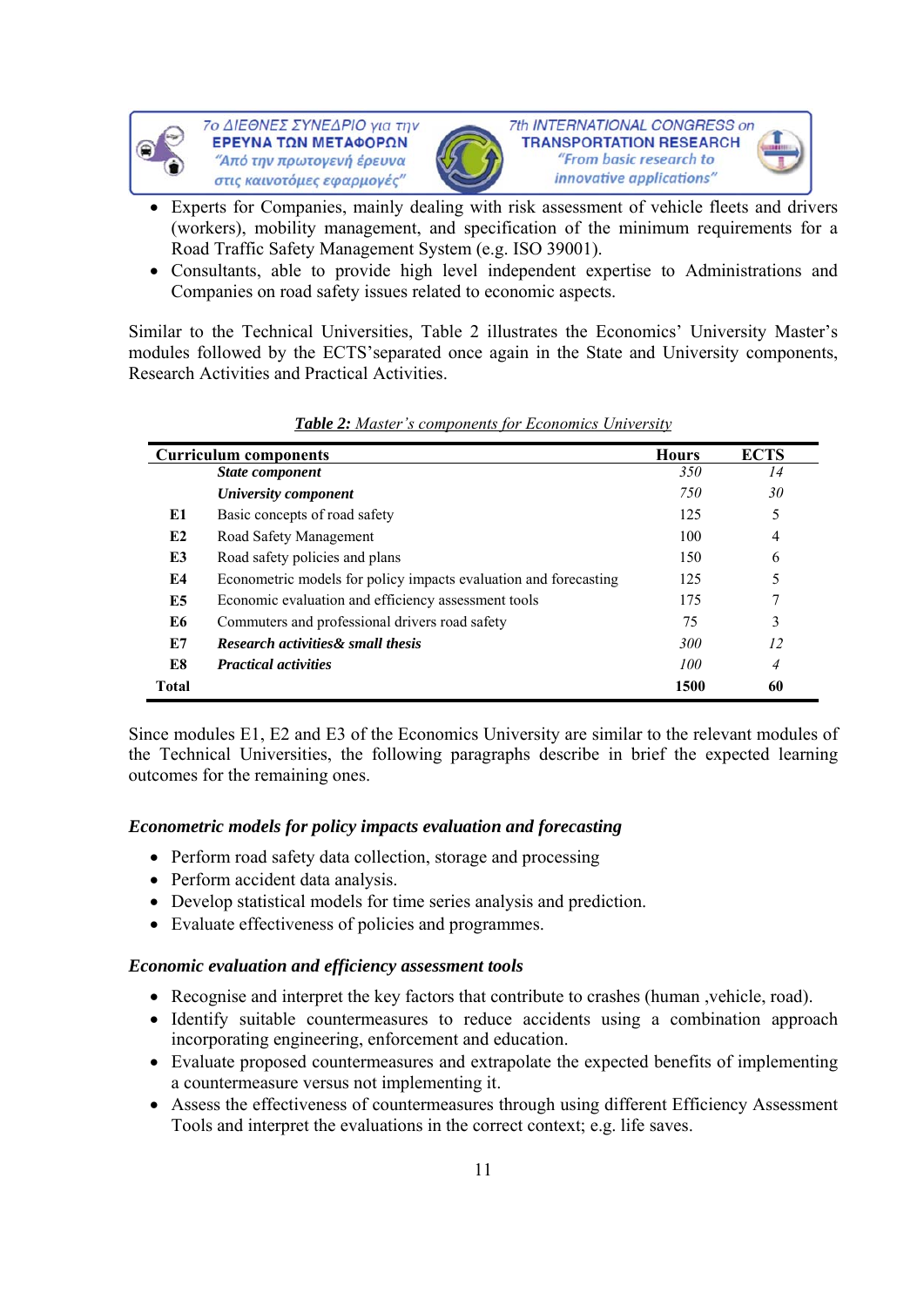



7th INTERNATIONAL CONGRESS on **TRANSPORTATION RESEARCH** "From basic research to innovative applications"

- Apply Cost Benefit Analysis into Road Safety applications and measures, including key parametres selection such as discount rates, ROI, Pay Back period targets, etc.
- Apply Cost Effectiveness Analysis from the point of view of different stakeholders.
- Apply review multi-criteria analysis for the evaluation of Road Safety measures (a priori and a posteriori).
- Estimate economic impacts of specific measures (both primary and secondary).

# *Commuters and professional drivers' road safety*

- Describe the size and nature of the problem.
- Identify the key concepts of ISO 39001 Road Traffic Safety (RTS) Management.
- Set, measure and monitor RTS performance.
- Review organizational RTS performances and determine the risks and opportunities.
- Set appropriate RTS objectives and targets to achieve.

# **5. Conclusions**

A robust educational curriculum is essential to communicate to road safety professionals the necessary insights and knowledge gained within the constantly evolving environment of road safety. Based on this, the "Belarusian Road Safety Network" project (Be-Safe) of the Tempus Programme of the European Commission aims to develop and test in Belarus two 1<sup>st</sup> level University Masters (60 ECTS) according to the Bologna process standards, one for the Engineering Faculties and one the Economics Faculty.

Aiming to deliver an efficient and comprehensive Master's curricula on road safety, two preconditions are required. On one hand, there is a need to review and analyse the most relevant and recent experiences and tools in the field of road safety available at international level where on the other, there is a need to clearly understand local conditions and needs both in terms of research and teaching on road safety. Despite the analytical approach followed for the identification of the user needs and requirements within the Be-Safe project, further analysis through a multi-criteria methodology could also be applied on that purpose.

The international review of road safety post-graduate courses as well as of the main general requirements that a road safety Master programme needs to fulfil, allowed setting-up the general structure of the relevant Masters in Belarus. Following, the exploration of the particular road safety as well as educational needs and characteristics of Belarus led to the identification of the appropriate particular elements of the Master programmes. In any case, the implementation of the developed Master programmes should be subject to further evaluation based on robust and specific relevant procedures in order to tackle any existing deficiencies.

The objectives of the Be-Safe project concern transferring to Belarus the most recent knowledge and good practices developed in the European Union in the field of road safety and local Universities are the key actors to start this process.